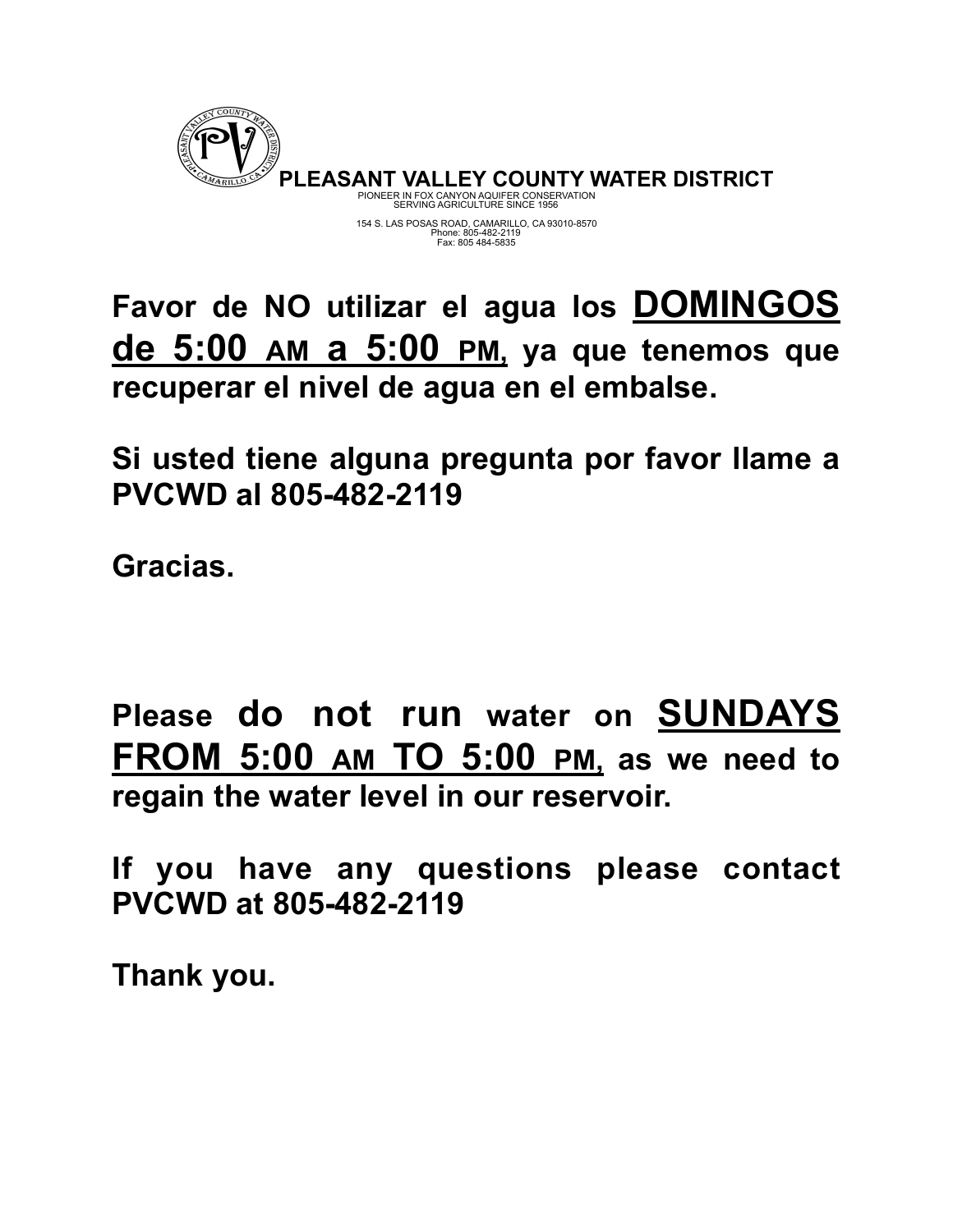



## **Favor de NO utilizar más de 1 CFS (448 GPM)**

Para reportar cualquier mal funcionamiento del reloj favor de llamar PVCWD al **805-482-2119** 

## **Do NOT** use more than **1 CFS (448 GPM)**

To report any malfunction of the meter clock please call PVCWD at **805-482-2119**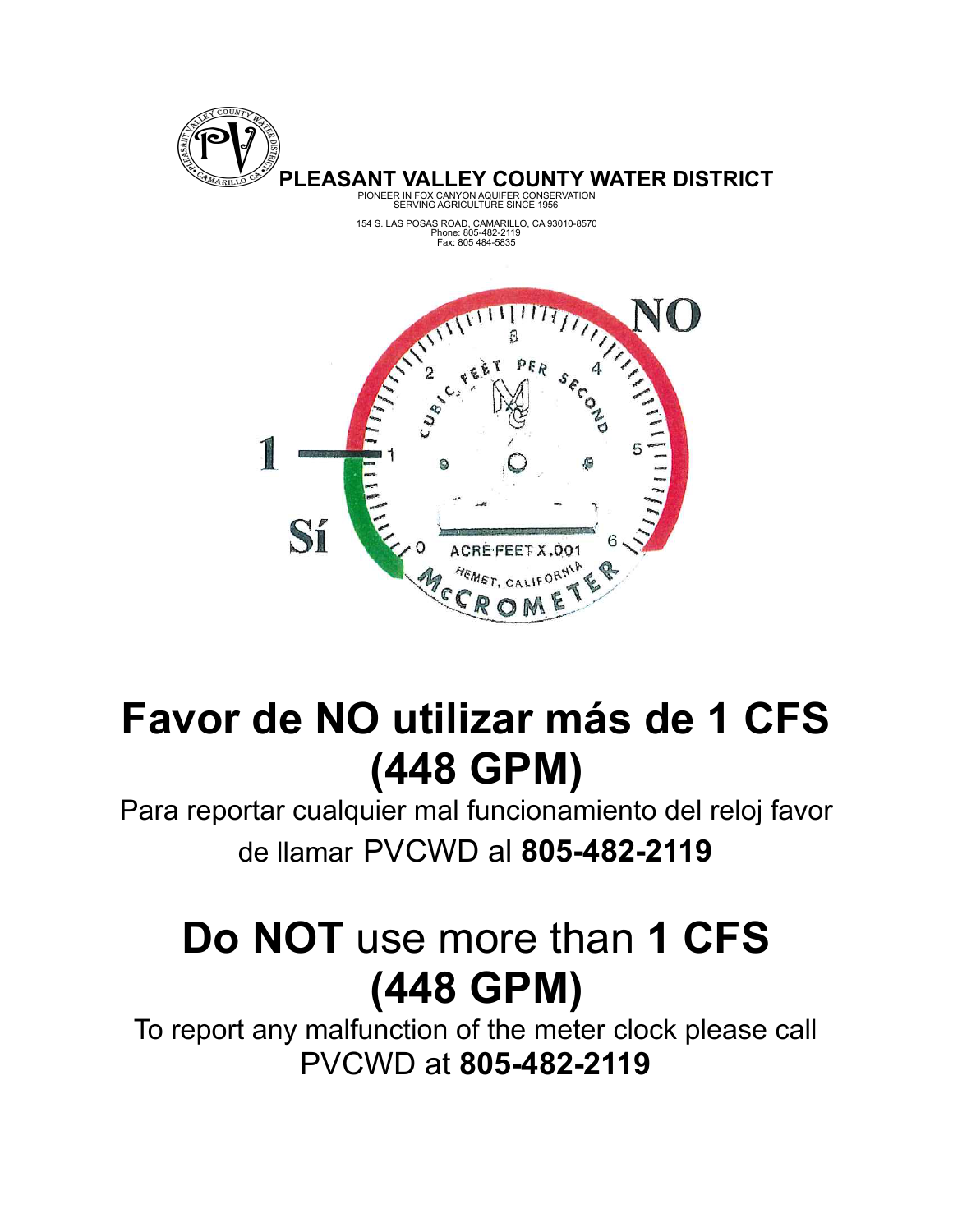

154 S. LAS POSAS ROAD, CAMARILLO, CA 93010-8570 Phone: 805-482-2119 Fax: 805 484-5835



## **Favor de NO utilizar más de 1 CFS (448 GPM)**

Para reportar cualquier mal funcionamiento del reloj favor de llamar PVCWD al **805-482-2119** 

## **Do NOT** use more than **1 CFS (448 GPM)**